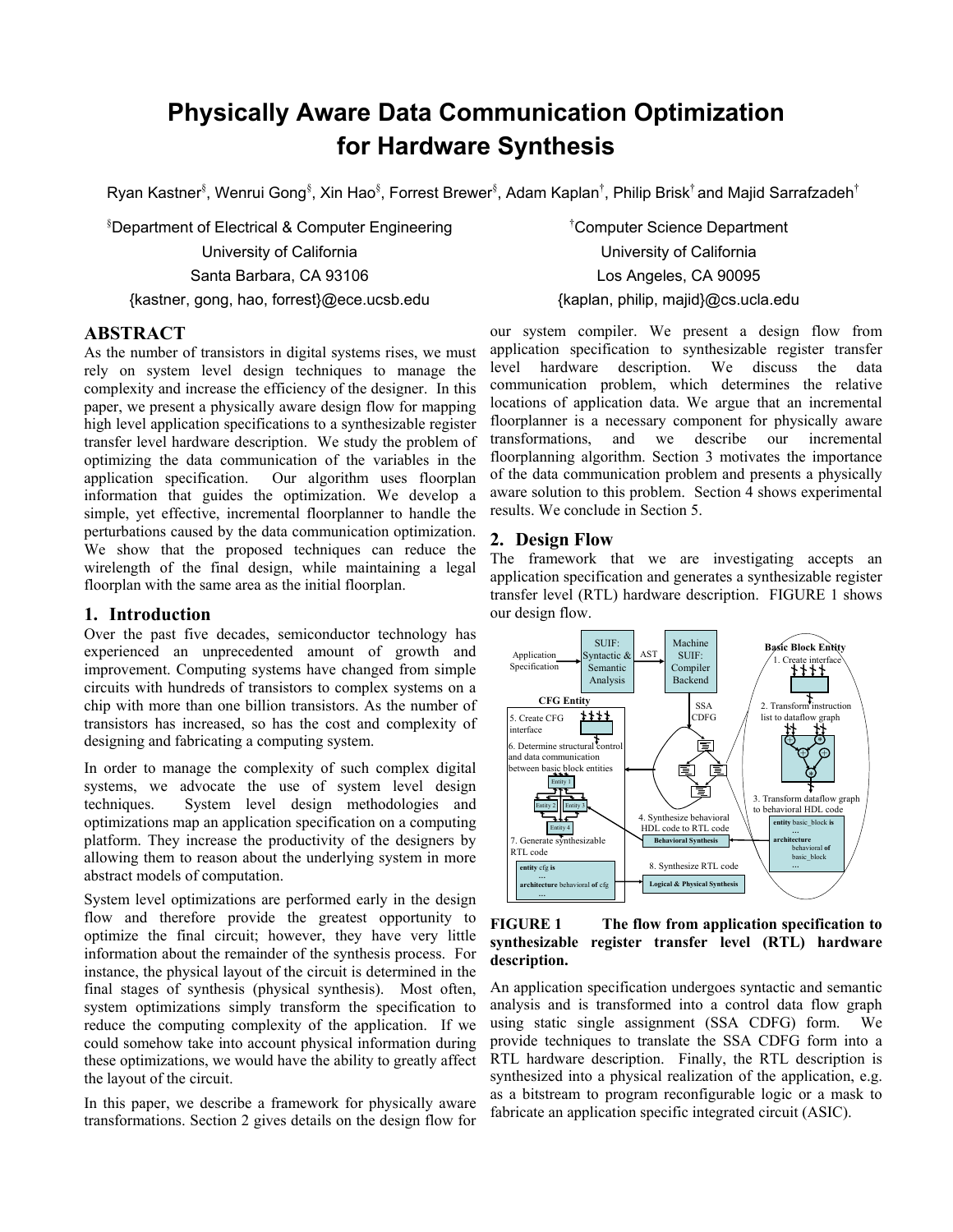## **2.1 Hardware Synthesis**

The input to our tool is an *application specification*. Languages for the specification of embedded applications are an active area of research ([1] provides an excellent survey). Our project focuses on the use of C as a design language.

We choose C-based design language for several reasons. First off, most programmers are familiar with the syntax and semantics of C. Additionally, embedded applications tend to use a lot of legacy code, much of which is implemented in C. Furthermore, it is easy to compile C to a wide variety of microprocessors. This allows the framework to use existing highly optimized backend code generation for simulation. Of course, C is far from the ideal language for hardware synthesis [2]. It should be noted that the design techniques described in this paper can be applied across a variety of systems design languages. Our transformations can be applied on any language that can use the SSA CFG form as an intermediate representation.

We start by using the SUIF front end [3] to perform syntactic/semantic analysis, which changes the specification into an abstract syntax tree (AST) program intermediate representation (IR). Then, we use the Machine SUIF backend to transform the AST into a control data flow graph using static single assignment (SSA CDFG) form.

Machine SUIF starts by transforming the AST from SUIF to a medium-level IR (MIR). The MIR is in the form of instruction lists and *control flow graphs (CFG)*. A CFG  $G_{cfg}(V_{cfg}, E_{cfg})$  represents the control relationships between the set of basic blocks. For each basic block there is a unique vertex  $v \in V_{cfg}$ . An edge  $e(u, v) \in E_{cfg}$  means that control can be transferred from basic block *u* to basic block *v*. A set of instructions is associated with every basic block. The instruction list of each basic block can be modeled by a *data flow graph (DFG) Gdfg(Vdfg,Edfg)* A *control data flow graph (CDFG)* is a CFG with the instructions of the basic blocks expressed as a DFG.

*Static single assignment (SSA)* [4] transforms a CDFG such that each variable is defined in exactly one static code location. SSA is a safe transformation for hardware design because lone side effects of the transformation, Φ-functions, are easily implemented in hardware as multiplexers. Although it was originally intended to enable software-directed optimizations, it has been used in several projects where the final output is a hardware description language [5-7].

The next step in our framework requires that we transform the SSA CDFG into a register transfer level hardware description. The architecture body of a basic block entity is described using a behavioral representation using a dataflow graph. Each basic block entity is then synthesized to yield a structural representation of the basic block. This allows resource sharing within a basic block.

After every basic block entity is synthesized, we must generate a CFG entity. Each of the basic block entities is a block in the CFG entity. Then, we determine the control and data communications between the basic blocks. Distributed

controllers within each basic block entity use handshaking to transfer control from one basic block to another. The data communication is determined using SSA. Section 3 describes exactly how this is done and presents a physically aware algorithm that optimizes the SSA form by moving and replicating Φ-functions to minimize the wirelength of the data communication.

The entire design is finally realized as a two level hierarchical structural representation. We feed the design to a high level synthesis engine to get to a logic level structural (gate level) representation. Then, we can hand off the design to any physical design tool to convert the RTL code into physical realization of the application.

## **2.2 Physically Aware Transformations**

High level transformations play a large role in determining the final properties of the application mapping. Unfortunately, most transformations are performed without much knowledge of the final circuit layout. However, it is possible to make an initial decision, continue on with synthesis, glean information from the final design, and then reevaluate the initial transformation. The system compiler's reanalysis will have actual cost characteristics of the physical hardware layout, allowing a more informed decision making process. The drawback of this iterative approach is the large amount of time that is required to perform physical synthesis of the application. However, we can determine an approximate physical layout through the use of a floorplan, which is extremely fast when compared to full physical synthesis.

There are a number of previous works that consider floorplanning when solving various high level synthesis problems. Prabhakaran and Banerjee [8] developed a simulated annealing algorithm for simultaneous scheduling, binding and floorplanning. Fang and Wong [9] also use simulated annealing to solve the problem of functional unit binding while considering floorplan information. Dougherty and Thomas [10] use placement information while performing scheduling, allocation and binding. Fasolt [11] optimizes bus topology while considering layout information. Tarafdar and Leeser [12] incorporate floorplanning information with their synthesis flow.

We use a design feedback loop for physically aware transformations. The feedback loop works as follows: First, we perform original optimization(s) (without considering layout information) and generate an initial floorplan. Based on the layout obtained from the floorplan, we then perform physically aware optimizations.

The optimizations often alter the area and dimensions of the floorplan modules. Consider transformations to optimize data communication. These optimizations move multiplexers, equivalently Φ-functions, from one basic block to another; this is discussed in further detail in Section 3. This will likely change the dimensions of the individual modules comprising the design and will add or subtract from the areas of the modules depending on whether a Φ-functions is being moved to or from the module. This creates two potential problems.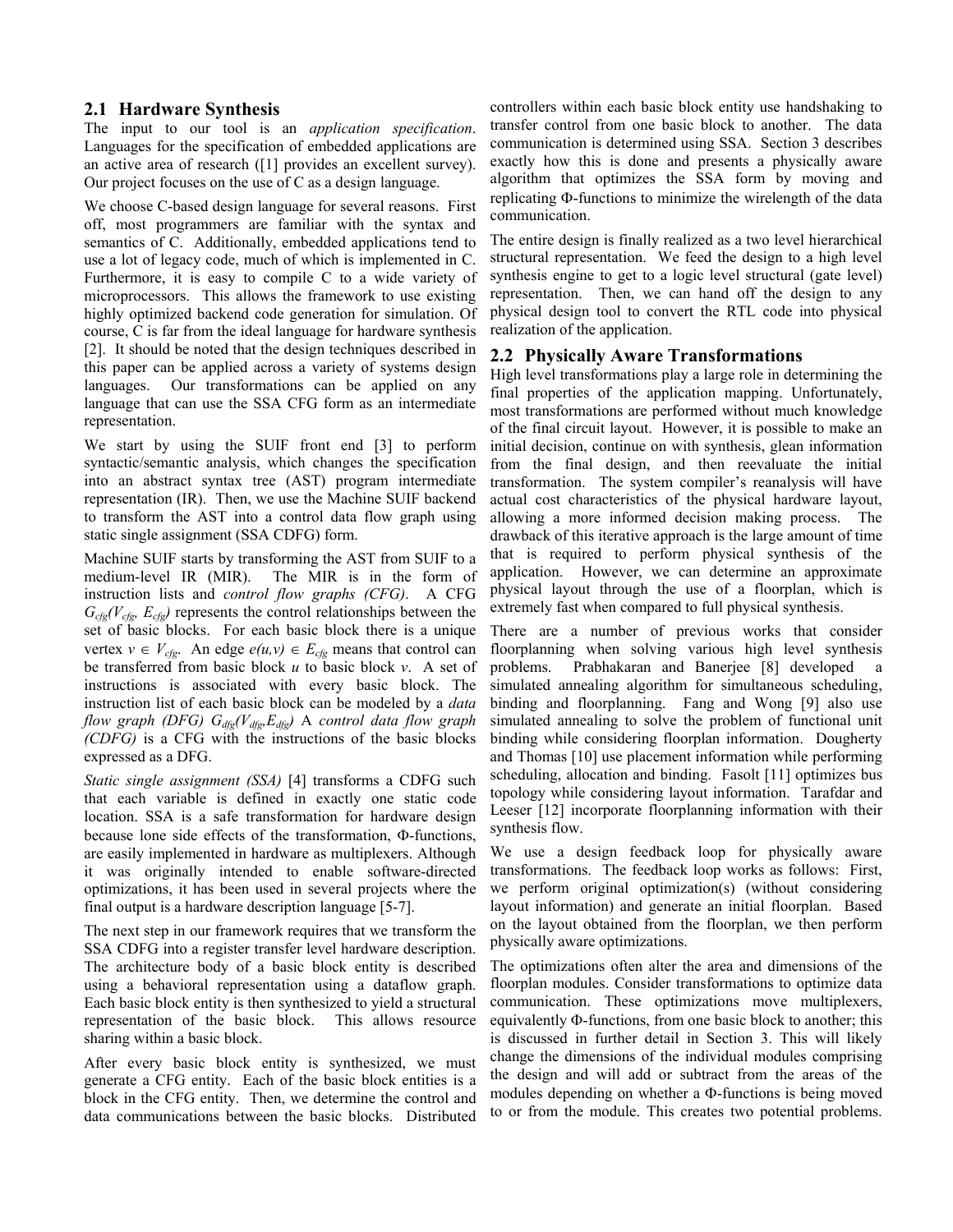First and foremost, the floorplan may no longer be legal due to overlapping modules. Secondly, the floorplan may no longer be optimal with respect to the set of modules given. Therefore, the initial floorplan must either be legalized or re-optimized. In either case, a new floorplan is necessary.

The initial floorplan can be obtained using any general floorplanner; however, the subsequent floorplans should use an incremental floorplanner. The physically aware optimization step assumes that the initial floorplan is given, and optimizes data communication with respect to the locations of the modules given in that floorplan.

Consider the data communication problem (described in more detail in Section 3). The movement of Φ-functions correspond to changing the physical location of the multiplexers, which in turn modifies the dimensions of the modules. Therefore, the initial floorplan becomes either illegal and/or sub-optimal. If a general floorplanner is used to generate the new legalized floorplan, the placement of modules within the new floorplan may be radically different from the initial floorplan. The data communication may no longer be optimized with respect to the current floorplan. If data communication is re-optimized, then another floorplan is required, etc. From a conceptual standpoint, this feedback loop is neither likely to converge rapidly nor is it likely to produce ideal results. Our initial experiments attempted to perform physically aware data communication without an incremental floorplanner, i.e. we performed a full re-floorplanning. These results were mostly negative (see Section 4 for more details); we obtained worse wirelength due to the mismatch between the initial and subsequent floorplans.

If incremental floorplanning is used, on the other hand, then the newly generated floorplan will not deviate significantly from the initial floorplan. The new floorplan itself may be suboptimal; moreover, data communication may not be minimized for this floorplan. Nevertheless, the fact that the incremental floorplan largely mimics the initial floorplan, the data assumed in the physically aware optimization remains mostly valid. Conceptually, this feedback loop is more likely to converge quickly and produce a well-optimized design than performing a full refloorplanning as described above.

## **2.3 Incremental Floorplanning**

Floorplanning is a fundamental physical design problem of allocating space to a set of modules in a plane while minimizing the area of bounding rectangle containing all the modules and/or total wirelength among modules.

Coudert et al [13] gave two definitions of incremental placement, which are equally applicable to incremental floorplanning: 1) Given an existing placement optimized with respect to a given metric, e.g. wirelength, modify the placement to improve it with respect to other metrics, e.g. congestion, timing, or routability. 2) Given an optimized placement and a set of changes to the netlist (e.g., due to technology remapping) modify the placement to improve it.

Somewhat surprisingly there is not much work on the problem of incremental floorplanning. Crenshaw et al [14] presented

an incremental floorplanner using slicing tree. They mark any modules that changed greater than a specified threshold as critical, and put their parent nodes in to the critical queue. A full floorplanning algorithm is reapplied on each node in the critical queue. In the worst case this method does twice as much work as a full floorplan.

We developed a simple incremental floorplanner using slicing structure. The advantages of our methods are: 1) full floorplanning is not required (except for initial layout), 2) the initial slicing-tree is maintained, 3) changes to unperturbed modules are minimized, and 4) it is relatively simple to implement. We have not done a detailed comparison with Crenshaw et al [14], nor do we claim that our incremental algorithm gives better results. Our framework could easily incorporate other incremental floorplanners, e.g. ones that consider non-slicing floorplans or ones that minimize other metrics such as wirelength, area, congestion, etc.

We use a binary tree to represent the slicing structure and use the following definitions. A *basic module* is a block (corresponding to a basic block entity from Section 2) that cannot be divided, i.e. the leaf nodes of slicing tree. A *super module* is a module that contains two or more basic modules. Each internal nodes of the slicing tree corresponds to a super module. The *area* of a module is the summation of areas of all the basic modules in the module. The *room* of a module is the total space taken by the module, which includes the area plus the white space. The area and room of a super module are the sum of area and room of two children in the slicing tree.



**FIGURE 2 The initial floorplan is perturbed, which results in a modified floorplan. The incremental floorplanner generates a legal floorplan while attempting to maintain the structure of the initial floorplan.** 

The input of our incremental floorplanner is the initial floorplan and a list of perturbations to the floorplan. The perturbations denote the changes that have been made to the floorplanner that we must account for in the incremental floorplan. These include the modules with increased/reduced area and changes in wire connections between the modules. The first step of our algorithm calculates the area and the room for each module in the modified floorplan. If the area of one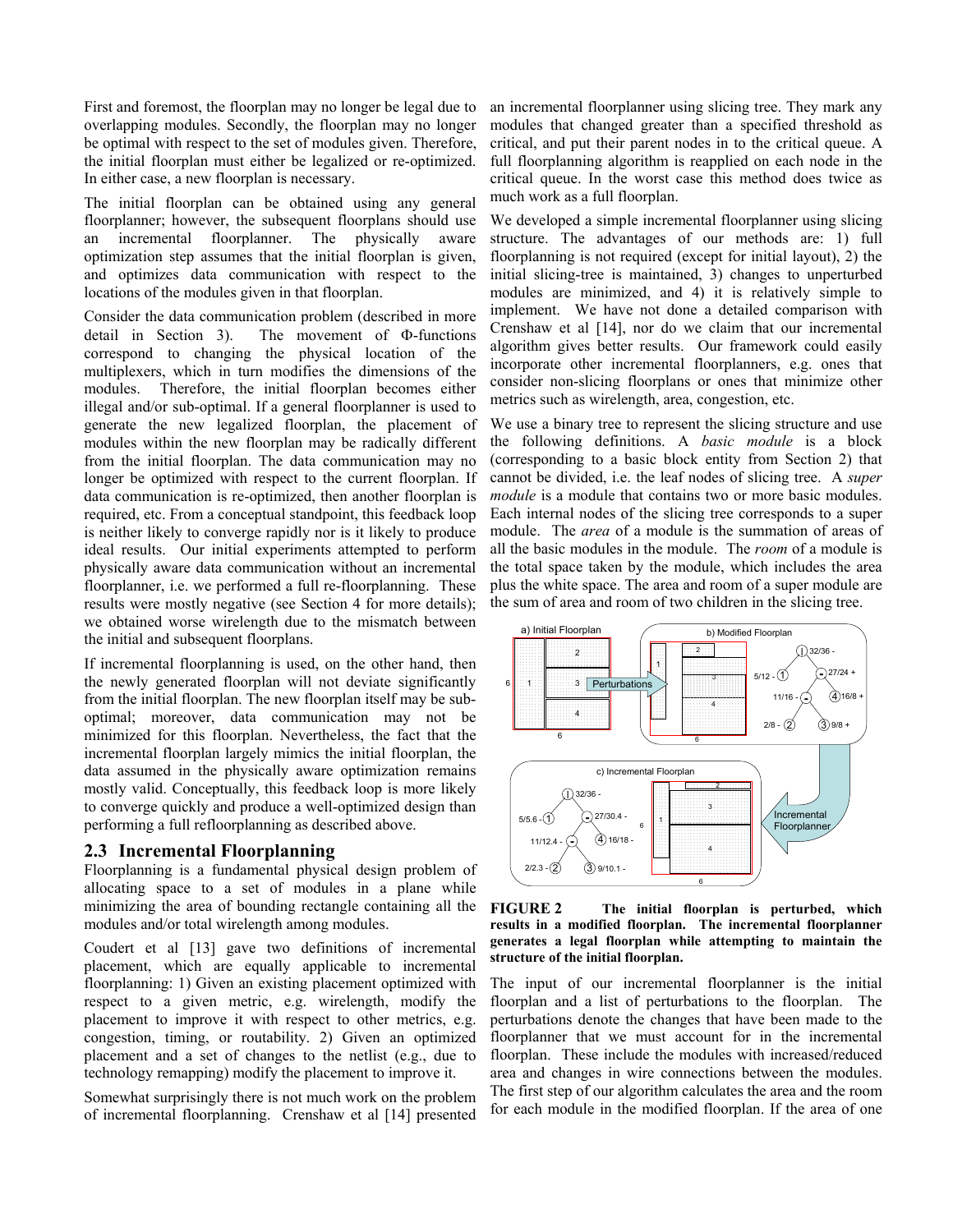module is greater than its room, we mark it with "+", otherwise we mark it with "-". FIGURE 2 shows an example. "32/36-" means the area is 32, the room is 36, and it is marked as "-".

The next step of the algorithm redistributes the area of the modules to account for the perturbations to the initial floorplan. The algorithm works in a top down fashion to redistribute the area. If one child of a module is marked "+", and the other is marked "-", we reallocate the room of the module by giving some of the room from the "-" module to the "+" module. The room is assigned in proportion to the areas of two sides. For example, in FIGURE 2 b), module 1 has an area of 5 and room of 12 while the super module corresponding to modules 2, 3 and 4 has area 27 but only has room of 24. The algorithm redistributes the room in the incremental floorplan (see FIGURE 2 c) by giving 5.6 units of area for module 1 and the remaining 30.4 for all the other modules (modules 2, 3 and 4). The algorithm continues to traverse the slicing tree and redistributes the room over all of the modules of the floorplan.

If the root super module is positive, i.e. has more area than room, then it is impossible to find a feasible solution. In this case we have to enlarge the room in order to create a feasible solution. We can guarantee all modules will become negative yielding a legal floorplan. In FIGURE 2 b), there are three positive modules in the slicing tree. After traversal, all of the modules become negative (FIGURE 2 c). That means each module can fit its room and we have a legal floorplan.

During the top-down reallocation, we try to avoid changing the shape of unmodified blocks in an attempt to maintain the structure of the original floorplan. But it is still possible to move them slightly to satisfy room requests of neighboring blocks. Furthermore, we try to avoid allocating modules with extremely large/small aspect ratios. In such cases, we will allocate additional room to the module such that the aspect ratio can be reduced/increased, i.e. made more "squarish".

## **3. Data Communication**

In order to determine the data exchange between basic blocks in a CDFG, we must establish the relationship between where data is generated and where data is used for calculation. The specific place where data is generated is called its *definition point*, and the place where that data is used in computation is called a *use point*. The data generated at a particular definition point may be used in multiple places. Likewise, a particular use point may correspond to a number of different definition points; the control flow dictates the actual definition point used in later computation. In our design flow, the floorplan modules correspond to the basic block entities in the CDFG. Thus, we model data communication as a set of bits moved from one basic block to another.

We can determine the relationship between the use and definition points through static single assignment. Static single assignment (SSA) renames variables with multiple definitions into distinct variables – one for each definition point. Thus, in SSA each variable name represents a value that is generated by exactly one definition. The variable name represents that value for the entire program.

In order to maintain proper program functionality, we must add Φ-functions into the CDFG. Φ-functions are needed when a particular use of a name is defined at multiple points. A Φfunction takes a set of possible names and outputs the correct one depending on the path of execution. A Φ-function can be viewed as an operation of the control node. Its selection of the proper name, which corresponds to the actual path taken through the program, can be implemented using a controldriven multiplexer.

SSA is valuable as a hardware implementation model because it allows us to minimize the data communication by restricting data movement between basic blocks. As each variable in SSA corresponds to a specific value that is never reassigned, a variable is only shared between two basic blocks if one block produces a data value used in the second block. A naïve yet standard hardware model would connect all the basic blocks reading/writing a variable of the same name. By contrast, SSA form only connects definition points and use points of data values – the minimal amount of communication required between basic blocks.

The standard placement of Φ-functions is at the earliest temporal join points of the set of basic blocks defining the values to be selected between. This location is known as the *iterated dominance frontier* (IDF). However, other legal placements of Φ-functions exist, and the selection of a placement can have a very large effect on the amount of data communication in the final hardware implementation.



**FIGURE 3 Synthesized FAST function. Parts a) and b) are a subset of basic blocks from the function's control flow graph along with the** Φ**-function related code. The dotted lines show the control flow while the solid lines show the data flow. Part a) gives the initial locations of the variables and** Φ**-functions. Part b) shows the physically aware** Φ**-function locations. Part c) is the floorplan corresponding to the initial locations (part a). Part d) shows the incremental floorplan for the moved** Φ**-functions from Part b).**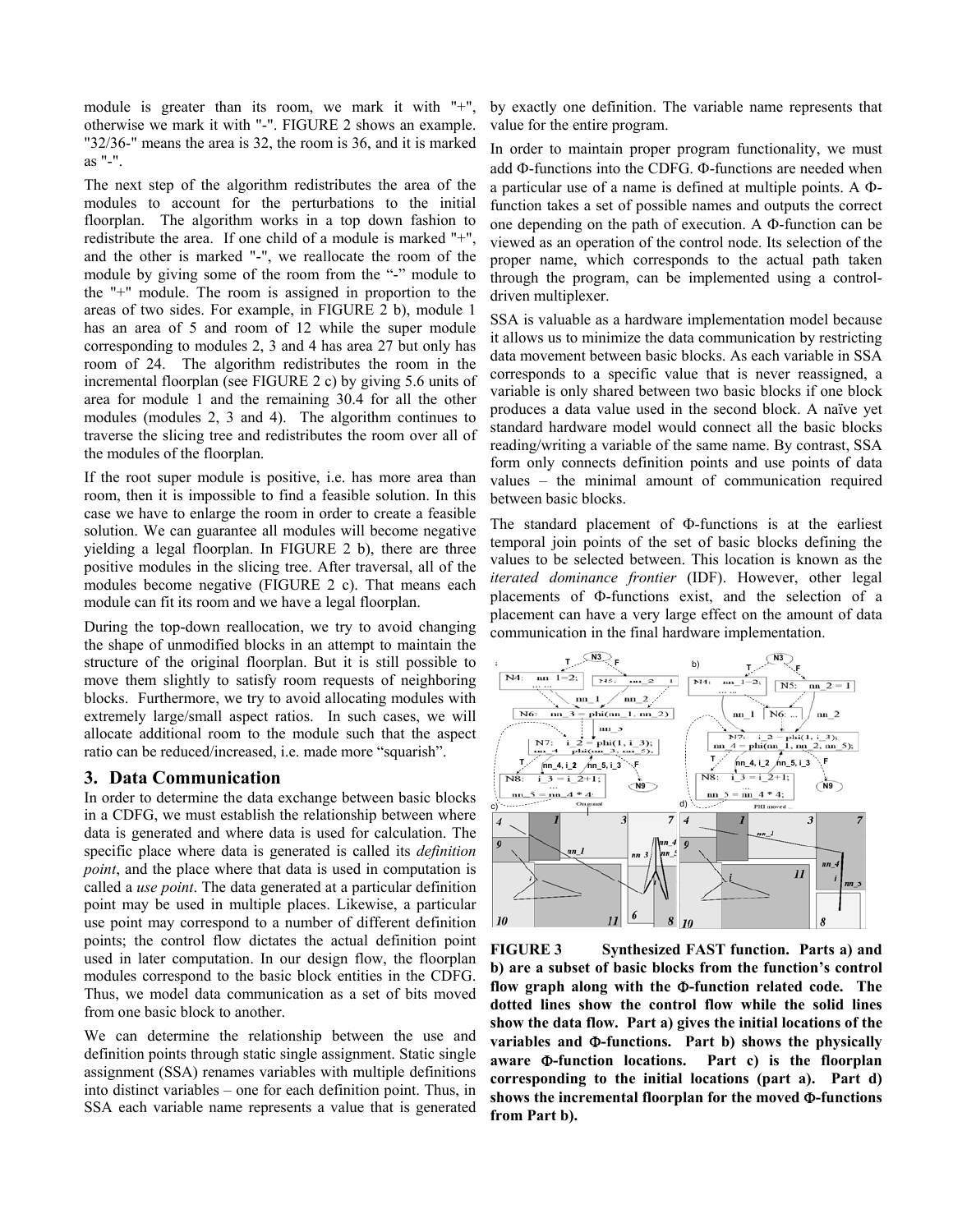We illustrate our point with FAST function from the MediaBench test suite [15]. FIGURE 3 exhibits SSA form with Φ-function placement at the IDF (FIGURE 3a). It also shows the corresponding initial floorplan (FIGURE 3c). The lines in the floorplan correspond to the data communication required by the three Φ-functions. The Φ-functions are placed in blocks 6 and 7. Of the three Φ-functions, only the Φfunction corresponding to nn<sub>3</sub> (the one initially in basic block 6), has the opportunity to be moved. The other two Φfunctions only have one correct location, which is their current location at the IDF. By moving Φ-function nn\_3 to block 7 (FIGURE 3b), we eliminate block 6 as it no longer has any computation and increase the area of block 7. Using our incremental floorplanner, we get a new floorplan (FIGURE 3d). The new floorplan has reduced wirelength due to the Φfunction movement.

From this example, we can see that traditional IDF Φ-function placement does not always produce optimal data communication. In the following, we show how it is possible decrease wirelength by changing the position of the Φfunctions.

In our previous work [16], we showed that a hardware implementation of a CDFG in SSA form can reduce redundant data communication between modules in the hardware description, leading to a smaller hardware design via interconnect reduction. Also, we demonstrated that data communication could be further reduced via intelligent placement of the SSA-generated Φ-functions. However, that Φ-function placement heuristic was limited by lack of knowledge about the communication cost between basic blocks in the final hardware. In other words, without knowing where basic blocks will be placed relevant to each other in the final design, it is hard to model the cost of moving data between these blocks.

This work improves upon our previous work by augmenting the communication cost model with knowledge about placement information. We present a complete design flow encompassing system design, behavioral and logic synthesis, and floorplanning. Additionally, our design flow contains a feedback loop from the floorplanner back to the system compiler. This helps the system compiler determine the actual physical cost of communicating between any two basic blocks within a CDFG. We use this information to enhance the previously proposed Φ-function placement heuristic, and explore more of the design space of the system. We demonstrate that small changes during the high-level redesign of a circuit can drastically affect the subsequent physical relayout, invalidating the original physical information upon which the optimization is based. We show that a physically aware synthesis approach based on incremental floorplanning can reduce the wirelength associated with data communication while maintaining the same floorplan area.

#### **3.1 Problem Definition**

The Φ-placement problem is formalized as follows: Given a CFG  $G_{cfg}(V_{cfg}, E_{cfg})$  and a fully connected, weighted data cost graph  $G_{cost}(V_{cost}, E_{cost})$  defining the data communication cost between every basic block in the CDFG.  $V_{cost}$  is the exact set of CDFG basic blocks, i.e.  $V_{cost} = V_{cfg}$ , and

$$
E_{\text{cos}i} = \bigg\{ e_{ij} | head(e_{ij}) = v_i \wedge tail(e_{ij}) = v_j \wedge v_i, v_j \in V_{\text{cos}i} \wedge i \neq j \bigg\}
$$

The *Phi Placement Problem* finds the set *place*(φ<sub>a</sub>) for each φfunction  $\phi_a$ , such that the total communication cost *C* for *place*( $\phi$ <sub>a</sub>) is minimized, where data cost *C*(*place*( $\phi$ <sub>a</sub>)) of a Φfunction  $φ_0$  is represented by

$$
C(place(\varphi_a)) = \sum_{p \in place(\varphi_a) s \in S(\varphi_a)} \sum_{s \in S(\varphi_a)} weight(\varphi_{sp}) +
$$
  

$$
\sum_{p \in place(\varphi_a) d \in D(\varphi_a)} \begin{cases} 0 & \text{if no path } p \to \text{d exists} \\ weight(\varphi_{ap}) & \text{otherwise} \end{cases}
$$

In the above equation, each element *p* of set *place*( $\phi$ <sub>a</sub>) is a basic block in the CFG at which that Φ-function may be placed (i.e. a candidate Φ-node). The set *S* is the set of blocks that contain source values for the Φ-function. The set *D* is the set of blocks at which the name defined by the Φ-function is used. The edges e<sub>sp</sub> and e<sub>dp</sub> are edges of the graph  $G_{cost}$ . The solution to this problem, i.e. the sets of blocks of *place*( $\phi_a$ ), is subject to the following constraints, which maintain the program's correctness in SSA form:

 $\forall s \in S(\phi_a)$  ∃ a control flow path s -+-> p  $\forall p \in place(\phi_a)$ 

 $\forall d ∈ D(\phi_a) \exists$  at least one  $p ∈ place(\phi_a)$  such that  $p+{-}>d$ 

The notation  $x \rightarrow z$  is the iterated non-inclusive edge, which represents the set of edges in the directed path from x to y.

The first constraint maintains that the definition of each source variable of a Φ-function is live at each block defining that function. This enables proper propagation of source values to a Φ-function that it may select between them. The second constraint maintains that every destination (or use) of a Φfunction's value can be reached by at least one basic block that define the Φ-function. In other words, the variable of a Φfunction will be live at any given block that uses it. Each of these constraints is trivially required for program correctness, as we must ensure that a variable's definition may reach its use point.

#### **3.2** Φ**-Placement Algorithm**

The solution to this problem requires finding and measuring the cost of various possibilities of *place*(φ) for a given Φfunction. These possibilities must adhere to the correctness constraints mentioned in the previous section. The permuted list of possible Φ placements has been proven to be exponential, as Φ-functions may be moved and/or replicated from the original iterated dominance frontier position, and these replicas themselves may be moved and/or replicated, etc. Due to the necessity of building communication wires from all sources to all Φ-functions and from these Φ-functions to a set of destinations, replication of Φ-functions may hurt more than help in the general case. Additionally, the range of possible placements is not very large for a given Φ-function, as Φ live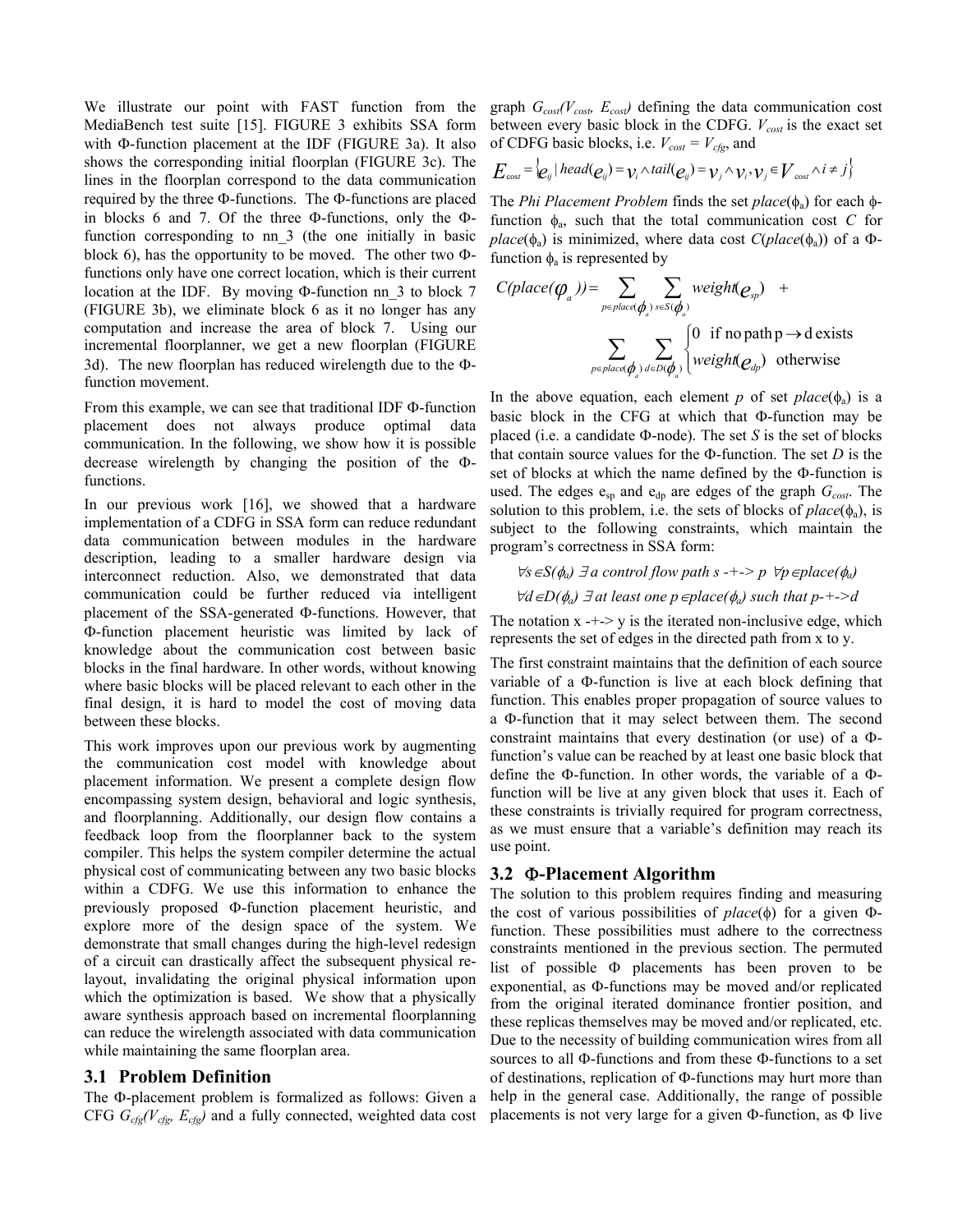ranges tend to be short, and Φ-functions tend not to have many sources. When considering placement options, the number of times a Φ-function may be duplicated in a placement should be constrained by a constant k. This constant will practically limit the number of Φ-functions allowed in a given placement *place*(φ). By constraining  $|place(\phi)| \leq k$ , we do limit our design space, but we are also placing a pragmatic limitation on the amount of data communication required. For this work, *k* was chosen to be 3. This intuition is empirically backed the applications in the benchmark suite. We found that most Φ-functions have only two sources, and almost all of them have less than four destinations. For these cases, which represent the majority, it would be wasteful to consider Φ-placements with many duplicates of the Φ-function. Thus, we feel that our restriction of |*place*(φ)| is economic in terms of number of wires and multiplexers used.

> 1. Given a set of CFG Nodes *R 2.* φ*-options* <sup>←</sup> ∅ 3. insert(*R*) into φ*-options* 4. **foreach** instruction *i* <sup>∈</sup> *R* 5. if( *i* is a destination of φ-function *f* ) 6. **return** φ*-options* 7. *temp\_*φ*-options* <sup>←</sup> ∅ 8. **foreach** non-dominated child *c* of *R*

**Algorithm**

9. *temp\_*φ*-options* <sup>←</sup>

10. **return** φ*-options* <sup>∪</sup> *temp\_*φ*-options*

crossProductJoin*(temp\_*φ*\_options,* findPlacementOptions(*c*))

#### Φ**-Placement Algorithm FindPlacementOptions**

- 1. Given a CFG *Gcfg(Vcfg, Ecfg)* 2. perform\_ssa( $G_{cfg}$ )
- 3. calculate\_def\_use\_chains( $G<sub>cfq</sub>$ ) 4. remove\_back\_edges( $G<sub>cfg</sub>$ )
- 5. topological\_sort(*Gcfg*)
- 6. **foreach** vertex  $v \in V_{cfg}$
- *7.* **foreach**  $\phi$ -node  $\phi \in V$
- *8. s* <sup>←</sup> φ*.sources*
- *9. d* <sup>←</sup> |def\_use\_chain(φ*.dest*)|
- 10. *IDF* <sup>←</sup> *iterated\_dominance\_fronter(s)*
- *11. PossiblePlacements* <sup>←</sup>
- findPlacementOptions(*IDF*)
- 12. place(φ*)* <sup>←</sup> selectBest(*PossiblePlacements*)
- 13. distribute/duplicate φ to place(φ)

## **FIGURE 4** Φ**-Placement Algorithm and the FindPlacementOptions Algorithm, which recursively builds candidate sets for place(**φ**)**

The Φ-Placement Algorithm in FIGURE 4 builds a set of placement options for each Φ-function. These placement options are limited to *k* CFG basic blocks per placement. For instance, for a  $\Phi$ -function whose placement options are  $\{1,$ 2},  $\{5\}$ ,  $\{3,6,8\}$ }, the Φ-function can either be placed at basic block 5, replicated and placed at blocks 1 and 2, or replicated and placed at blocks 3, 6, and 8. In this case, if *k*=2, then the {3,6,8} option would not be considered, and would be dropped from the list of placement options. As stated in lines 10-11, the placement options are found using a search function, which starts execution at the iterated dominance frontier of the Φ-function's sources. After the set of possible placement options are discovered by the function *findPlacementOptions*, each of the placement options is evaluated via the cost function which will be described briefly. The best Φ placement option is then used, and the Φ-function is distributed and duplicated to this final placement. The algorithm's internal representation of each placement option is

a set of numbers, where each number represents a CFG block where the Φ-function must be placed.

The function *findPlacementOptions* is a recursive algorithm which generates the possible placements for each Φ-function. To generate the set of sets which lists the placement options, *findPlacementOptions* uses dominance information to traverse the graph in top-down fashion. Line 10 of the *findPlacementOptions* algorithm makes use of a binary function named *crossProductJoin*, which takes two sets of sets and combines them, removing duplicates and sets that are supersets of other sets. This removal of supersets ensures that the Φ-function is only placed at as many blocks as necessary. Additionally, *crossProductJoin* immediately drops any sets from the generated set of sets which are larger than *k*, i.e. would correspond to a placement of greater than *k* Φfunctions.

The cost between a given pair of basic blocks has two components: the distance between the blocks on the floorplan, and the amount of data communicated between these two blocks using wires. The distance between a pair of blocks on the floorplan is taken using the Euclidean (center-to-center) distance between the modules. The amount of data communicated between two blocks is the sum of the total bits of communication passed between these blocks. For instance, if two blocks share variables *i* and *j* (each 32-bit integers), and one ASCII character *c* (8 bits), then the amount of communication passed between these blocks is 72 bits.

The formula representing the communication cost between any two basic blocks *i* and *j* (with Euclidean distance *Euclidean(i,j)* and total communication amount *bits(i,j)*) is as follows:

Cost 
$$
[i, j]
$$
 = 
$$
\begin{cases} Euclidean & (i, j) * bits (i, j) & \text{if } bits (i, j) > 0\\ Euclidean & (i, j) * 32 & \text{otherwise} \end{cases}
$$

The second case, which substitutes the number of bits communicated for the constant 32, derives from the following anomaly: how can we determine the communication cost between two basic blocks if they are not yet sharing any data? In this case, bits $(i,j) = 0$ . However, sharing data between these blocks still incurs a design cost. This cost must still depend on the distance between the two blocks on the final floorplan. For this cost to appear significant in the face of the other costs, a multiplier is needed which will make this cost commensurate with costs between blocks which share signals. The constant 32 was chosen because it is the most often exhibited size of bits shared between any two blocks (i.e. most blocks share data the size of a single integer variable). Of course, other cost functions are possible. Our framework allows us to simply replace the above cost function with any other cost function of interest during Φ-function evaluation.

## **4. Experimental Results**

In order to verify the purposed approach, ten examples from the MediaBench [15] were synthesized using the design flow specified in Section 2. This section presents these experimental results. Table 1 shows some statistical information of those benchmarks. *Block* gives the number of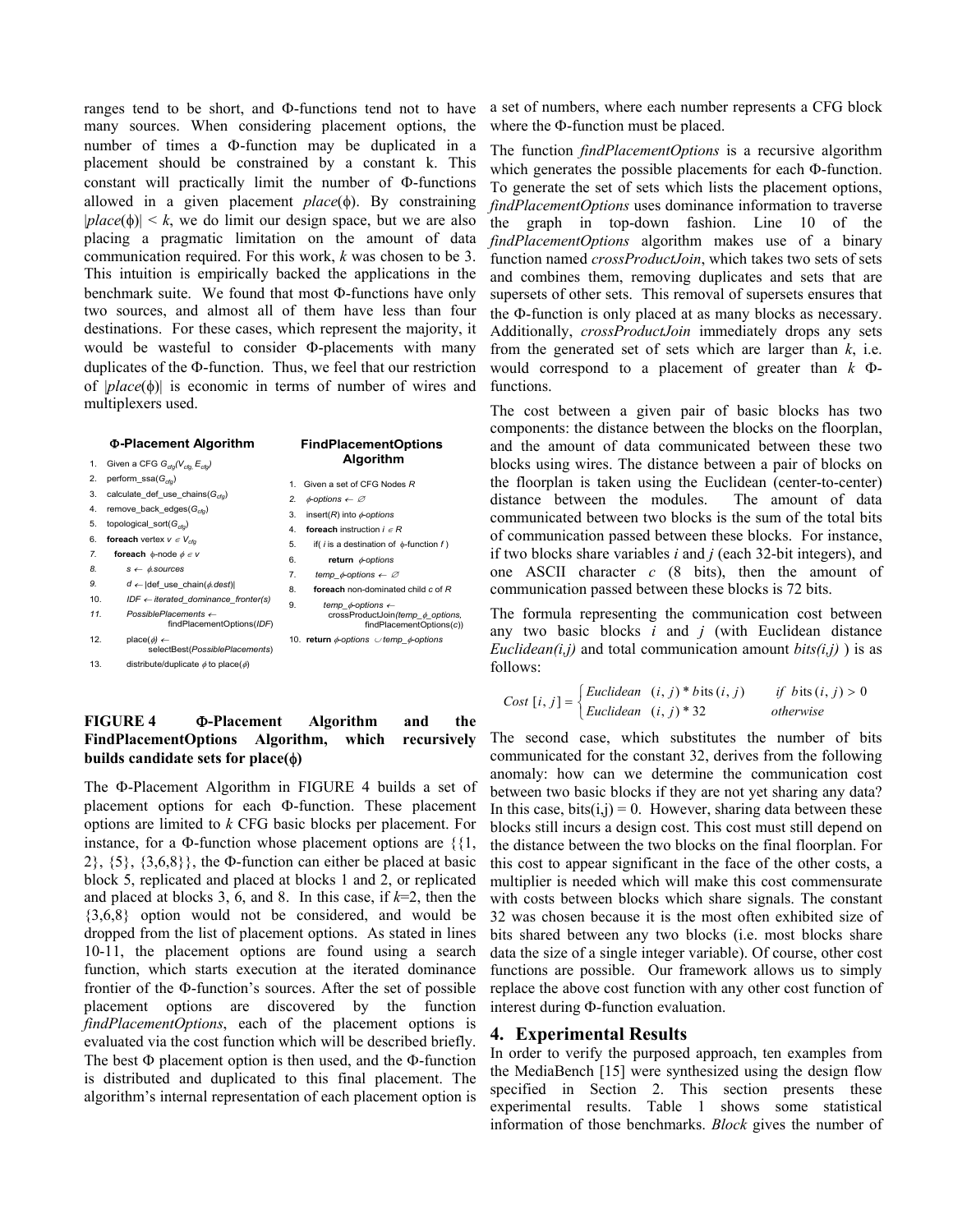basic blocks, <sup>Φ</sup> gives the number of Φ-function, *links* gives the number of variables between blocks, *weight* is the total number of links times the bit width of the links and *initial WL* is the wirelength from the initial floorplan.

| Table 1: Statistical Information of all benchmarks used |  |
|---------------------------------------------------------|--|
|---------------------------------------------------------|--|

|                | benchmark          | blocks | Ф   | links | weight | Initial WL |
|----------------|--------------------|--------|-----|-------|--------|------------|
| 1              | adpcm<br>coder     | 33     | 31  | 54    | 2688   | 35568      |
| $\overline{2}$ | adpcm<br>decoder   | 26     | 23  | 44    | 1952   | 21588      |
| 3              | internal<br>filter | 10     | 143 | 60    | 17088  | 411637     |
| 4              | Internal<br>expand | 101    | 94  | 257   | 14336  | 317031     |
| 5              | compress<br>output | 34     | 17  | 60    | 2368   | 29114      |
| 6              | mpeg2dec<br>block  | 62     | 13  | 66    | 2272   | 34510      |
| 7              | mpeg2dec<br>vector | 16     | 4   | 26    | 1024   | 4366       |
| 8              | <b>FAST</b>        | 14     | 4   | 15    | 704    | 3714       |
| 9              | FR4TR              | 77     | 87  | 155   | 704    | 340697     |
| 10             | det                | 12     | 5   | 13    | 7936   | 3772       |

To measure the effectiveness of introducing feedback into the design flow, we compiled functions from MediaBench into CDFG form with the SUIF compiler [17] and MachSUIF compiler backend. We converted these CDFGs into SSA form, and placed the Φ-functions according to the algorithm in [16]. Finally, we converted these SSA-form CDFGs into behavioral and structural VHDL, and then synthesized the designs in the Synopsys Design Compiler. We then took the individual areas of each design module (corresponding to basic blocks from the CDFG) from Synopsys. We then created a net file using information from our behavioral VHDL conversion pass. The net file listed the connections and connection-widths (in bits) between blocks. These files were supplied to a floorplanner based on simulated annealing [18], which was then executed to create a working floorplan. The output of the floorplanner was converted into a cost matrix as described in Section 3. This concluded the *first synthesis iteration*.

Next the MachSUIF compiler pass performing SSA was reexecuted upon each benchmark, this time with the benchmark's cost matrix from the first synthesis iteration. Φfunctions were replicated and distributed as described in Section 3. Then the conversion to VHDL and subsequent behavioral/logic synthesis in Synopsys was repeated with the new Φ placement. New data and net files were created from this synthesis, and the floorplanner was re-executed. This creation of the final floorplan concluded the *second synthesis iteration*.

Our initial experiments did not use an incremental floorplanner in the second synthesis iteration. Rather we performed a full floorplanning. The results were almost all negative and in most cases there was a drastic increase the wirelength. Although the physically aware transformations made an informed Φ placement decision with knowledge about the design's physical characteristics, the decisions were

based upon the characteristics of the first synthesis iteration. If the second synthesis iteration is sufficiently different than the first iteration, then these decisions may not lead to data communication reduction. In other words, a large difference between the first and second synthesized designs may lead to unexpected results in feedback-driven optimization. We found that even a small change in some module areas (via the removal/addition of multiplexers for Φ-functions) can result in an entirely different floorplan for the second design iteration. In the end, feedback-driven optimization of data communication fails for these experiments, largely because the feedback of the first design's floorplan has no bearing on the subsequent redesign. The randomness of simulated annealing and module size changes due to Φ-function movement results in an unpredictable final floorplan. Thus it becomes very difficult to estimate physical characteristics of the final circuit at the compiler level.

If we were able to send the original floorplan back to the floorplanner for redesign, and constrain the floorplanner to make only essential moves on the new modules such that all pieces fit, we might obtain better results. In this case, the floorplanner would make much fewer random decisions during the second design iteration, and the redesign might approximate the characteristics of the original design more closely. This further motivates the need for incremental floorplanning in the feedback loop.

Let us first consider the extreme case when the data communication optimizations do not have any affect on the floorplan. This is quite an unrealistic assumption, however it can give us a good bound on what sort of improvements that we could hope to achieve assuming this "optimal" incremental floorplan. These optimal results are estimated as follows. Suppose the hardware needed to implement the Φ-functions has zero area, therefore no matter how we move the Φfunctions, the floorplan modules will not change. Hence the incremental floorplan will be identical to the initial floorplan. Since the floorplans are identical, the Φ-placement with the minimum cost in the initial floorplan will remain unchanged in the incremental floorplan. We need to note this "optimal" solution is ideal and can only be used as a reference.



**FIGURE 5 Wirelength results compared with initial floorplan wirelength and the "optimal" wirelength.**